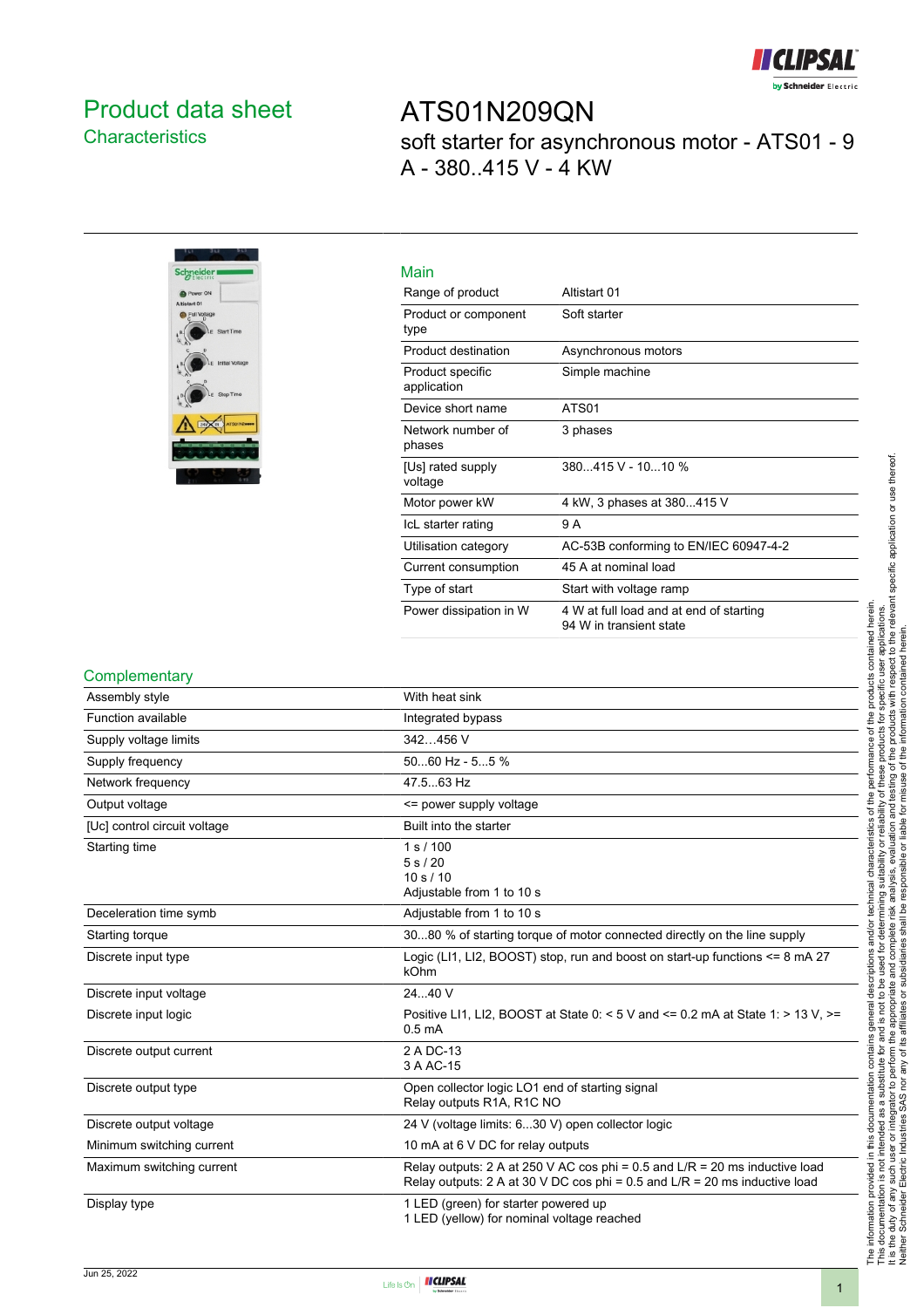| Tightening torque      | $0.5$ N.M<br>$1.92.5$ N.m                                                                                                                                                                                                                                                                                                                                                                                                                                                                                                                                                                                                                                                                                                                                                                                                                                                                                                               |
|------------------------|-----------------------------------------------------------------------------------------------------------------------------------------------------------------------------------------------------------------------------------------------------------------------------------------------------------------------------------------------------------------------------------------------------------------------------------------------------------------------------------------------------------------------------------------------------------------------------------------------------------------------------------------------------------------------------------------------------------------------------------------------------------------------------------------------------------------------------------------------------------------------------------------------------------------------------------------|
| Electrical connection  | 4 mm screw clamp terminal - rigid 1 110 mm <sup>2</sup> AWG 8 power circuit<br>Screw connector - rigid 1 0.52.5 mm <sup>2</sup> AWG 14 control circuit<br>4 mm screw clamp terminal - rigid 2 16 mm <sup>2</sup> AWG 10 power circuit<br>Screw connector - rigid 2 0.51 mm <sup>2</sup> AWG 17 control circuit<br>Screw connector - flexible with cable end 1 0.51.5 mm <sup>2</sup> AWG 16 control circuit<br>4 mm screw clamp terminal - flexible without cable end 1 1.510 mm <sup>2</sup> AWG 8<br>power circuit<br>Screw connector - flexible without cable end 1 0.52.5 mm <sup>2</sup> AWG 14 control<br>circuit<br>4 mm screw clamp terminal - flexible with cable end 2 16 mm <sup>2</sup> AWG 10 power<br>circuit<br>4 mm screw clamp terminal - flexible without cable end 2 1.56 mm <sup>2</sup> AWG 10<br>power circuit<br>Screw connector - flexible without cable end 2 0.51.5 mm <sup>2</sup> AWG 16 control<br>circuit |
| Marking                | <b>CE</b>                                                                                                                                                                                                                                                                                                                                                                                                                                                                                                                                                                                                                                                                                                                                                                                                                                                                                                                               |
| Operating position     | Vertical +/- 10 degree                                                                                                                                                                                                                                                                                                                                                                                                                                                                                                                                                                                                                                                                                                                                                                                                                                                                                                                  |
| Height                 | 124 mm                                                                                                                                                                                                                                                                                                                                                                                                                                                                                                                                                                                                                                                                                                                                                                                                                                                                                                                                  |
| Width                  | 45 mm                                                                                                                                                                                                                                                                                                                                                                                                                                                                                                                                                                                                                                                                                                                                                                                                                                                                                                                                   |
| Depth                  | 131 mm                                                                                                                                                                                                                                                                                                                                                                                                                                                                                                                                                                                                                                                                                                                                                                                                                                                                                                                                  |
| Net weight             | $0.42$ kg                                                                                                                                                                                                                                                                                                                                                                                                                                                                                                                                                                                                                                                                                                                                                                                                                                                                                                                               |
| Compatibility code     | ATS01N2                                                                                                                                                                                                                                                                                                                                                                                                                                                                                                                                                                                                                                                                                                                                                                                                                                                                                                                                 |
| Motor power range AC-3 | 46 kW at 380440 V 3 phases                                                                                                                                                                                                                                                                                                                                                                                                                                                                                                                                                                                                                                                                                                                                                                                                                                                                                                              |
| Motor starter type     | Soft starter                                                                                                                                                                                                                                                                                                                                                                                                                                                                                                                                                                                                                                                                                                                                                                                                                                                                                                                            |

#### Environment

| Electromagnetic compatibility         | Conducted and radiated emissions level B conforming to CISPR 11<br>Conducted and radiated emissions level B conforming to IEC 60947-4-2<br>Damped oscillating waves level 3 conforming to IEC 61000-4-12<br>Electrostatic discharge level 3 conforming to IEC 61000-4-2<br>EMC immunity conforming to EN 50082-1<br>EMC immunity conforming to EN 50082-2<br>Harmonics conforming to IEC 1000-3-2<br>Harmonics conforming to IEC 1000-3-4<br>Immunity to conducted interference caused by radio-electrical fields level 3<br>conforming to IEC 61000-4-6<br>Immunity to electrical transients level 4 conforming to IEC 61000-4-4<br>Immunity to radiated radio-electrical interference level 3 conforming to IEC<br>61000-4-3<br>Micro-cuts and voltage fluctuation conforming to IEC 61000-4-11<br>Voltage/current impulse level 3 conforming to IEC 61000-4-5 |
|---------------------------------------|------------------------------------------------------------------------------------------------------------------------------------------------------------------------------------------------------------------------------------------------------------------------------------------------------------------------------------------------------------------------------------------------------------------------------------------------------------------------------------------------------------------------------------------------------------------------------------------------------------------------------------------------------------------------------------------------------------------------------------------------------------------------------------------------------------------------------------------------------------------|
| Standards                             | EN/IEC 60947-4-2                                                                                                                                                                                                                                                                                                                                                                                                                                                                                                                                                                                                                                                                                                                                                                                                                                                 |
| <b>Product certifications</b>         | GOST<br>B44.1-96/ASME A17.5 for starter wired to the motor delta terminal<br>CCC<br><b>CSA</b><br>C-Tick<br>UL                                                                                                                                                                                                                                                                                                                                                                                                                                                                                                                                                                                                                                                                                                                                                   |
| IP degree of protection               | <b>IP20</b>                                                                                                                                                                                                                                                                                                                                                                                                                                                                                                                                                                                                                                                                                                                                                                                                                                                      |
| Pollution degree                      | 2 conforming to EN/IEC 60947-4-2                                                                                                                                                                                                                                                                                                                                                                                                                                                                                                                                                                                                                                                                                                                                                                                                                                 |
| Vibration resistance                  | 1 gn (f= 13150 Hz) conforming to EN/IEC 60068-2-6<br>1.5 mm peak to peak (f= 313 Hz) conforming to EN/IEC 60068-2-6                                                                                                                                                                                                                                                                                                                                                                                                                                                                                                                                                                                                                                                                                                                                              |
| Shock resistance                      | 15 gn for 11 ms conforming to EN/IEC 60068-2-27                                                                                                                                                                                                                                                                                                                                                                                                                                                                                                                                                                                                                                                                                                                                                                                                                  |
| Relative humidity                     | 595 % without condensation or dripping water conforming to EN/IEC 60068-2-3                                                                                                                                                                                                                                                                                                                                                                                                                                                                                                                                                                                                                                                                                                                                                                                      |
| Ambient air temperature for operation | -1040 °C (without derating)<br>4050 °C (with current derating of 2 % per °C)                                                                                                                                                                                                                                                                                                                                                                                                                                                                                                                                                                                                                                                                                                                                                                                     |
| Ambient air temperature for storage   | -2570 °C conforming to EN/IEC 60947-4-2                                                                                                                                                                                                                                                                                                                                                                                                                                                                                                                                                                                                                                                                                                                                                                                                                          |
| Operating altitude                    | $\le$ 1000 m without derating<br>> 1000 m with current derating of 2.2 % per additional 100 m                                                                                                                                                                                                                                                                                                                                                                                                                                                                                                                                                                                                                                                                                                                                                                    |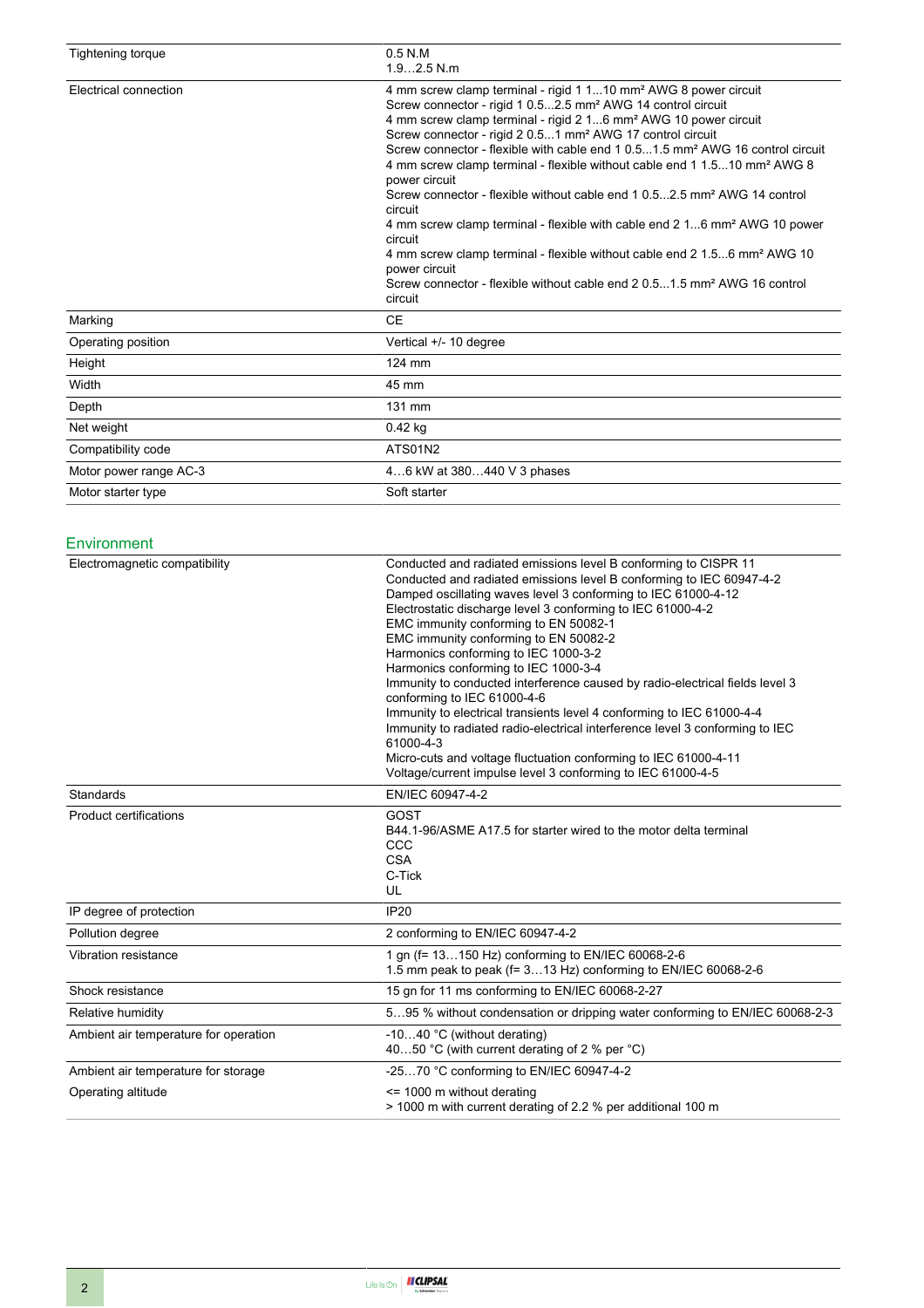#### Packing Units

| Unit Type of Package 1       | <b>PCE</b>       |
|------------------------------|------------------|
| Number of Units in Package 1 | 1                |
| Package 1 Weight             | 535.0 g          |
| Package 1 Height             | 5.3 cm           |
| Package 1 width              | 15.2 cm          |
| Package 1 Length             | 17.3 cm          |
| Unit Type of Package 2       | P06              |
| Number of Units in Package 2 | 112              |
| Package 2 Weight             | 74.124 kg        |
| Package 2 Height             | 77 cm            |
| Package 2 width              | 60 cm            |
| Package 2 Length             | 80 cm            |
| Unit Type of Package 3       | S <sub>0</sub> 3 |
| Number of Units in Package 3 | 14               |
| Package 3 Weight             | 8.053 kg         |
| Package 3 Height             | 30 cm            |
| Package 3 width              | 30 cm            |
| Package 3 Length             | 40 cm            |

### Offer Sustainability

| <b>REACh Regulation</b>    | <b>REACh Declaration</b>                                                                                                       |
|----------------------------|--------------------------------------------------------------------------------------------------------------------------------|
| <b>REACh free of SVHC</b>  | Yes                                                                                                                            |
| <b>EU RoHS Directive</b>   | Pro-active compliance (Product out of EU RoHS legal scope) EU RoHS<br><b>Declaration</b>                                       |
| Toxic heavy metal free     | Yes.                                                                                                                           |
| Mercury free               | Yes                                                                                                                            |
| RoHS exemption information | d Yes                                                                                                                          |
| China RoHS Regulation      | China RoHS Declaration                                                                                                         |
| <b>WEEE</b>                | The product must be disposed on European Union markets following specific<br>waste collection and never end up in rubbish bins |

### Contractual warranty

Warranty 18 months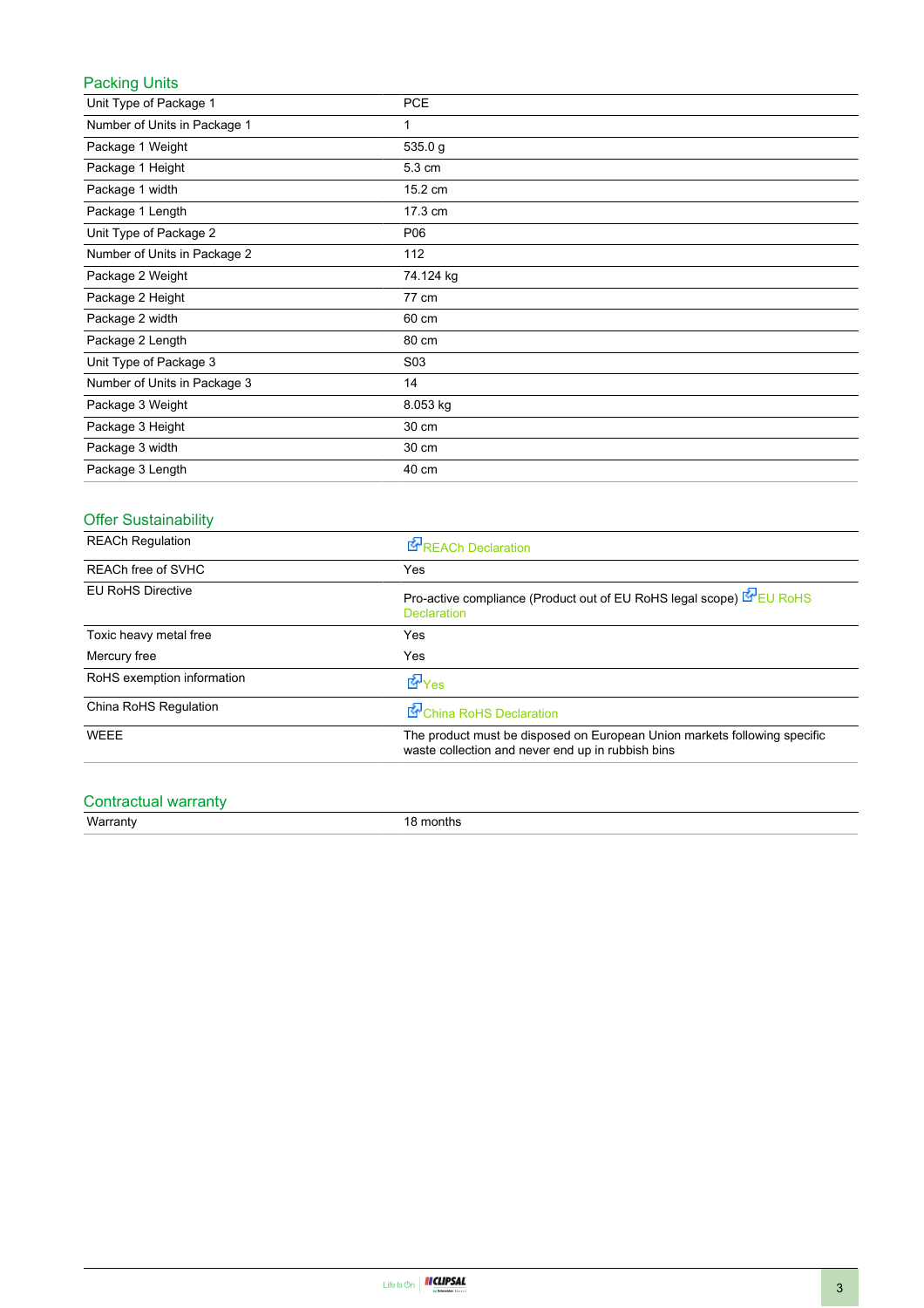## Product data sheet Dimensions Drawings

# ATS01N209QN

#### **Dimensions**

#### Mounting on Symetrical (35 mm) Rail



#### Screw Fixing



(1) Retractable fixings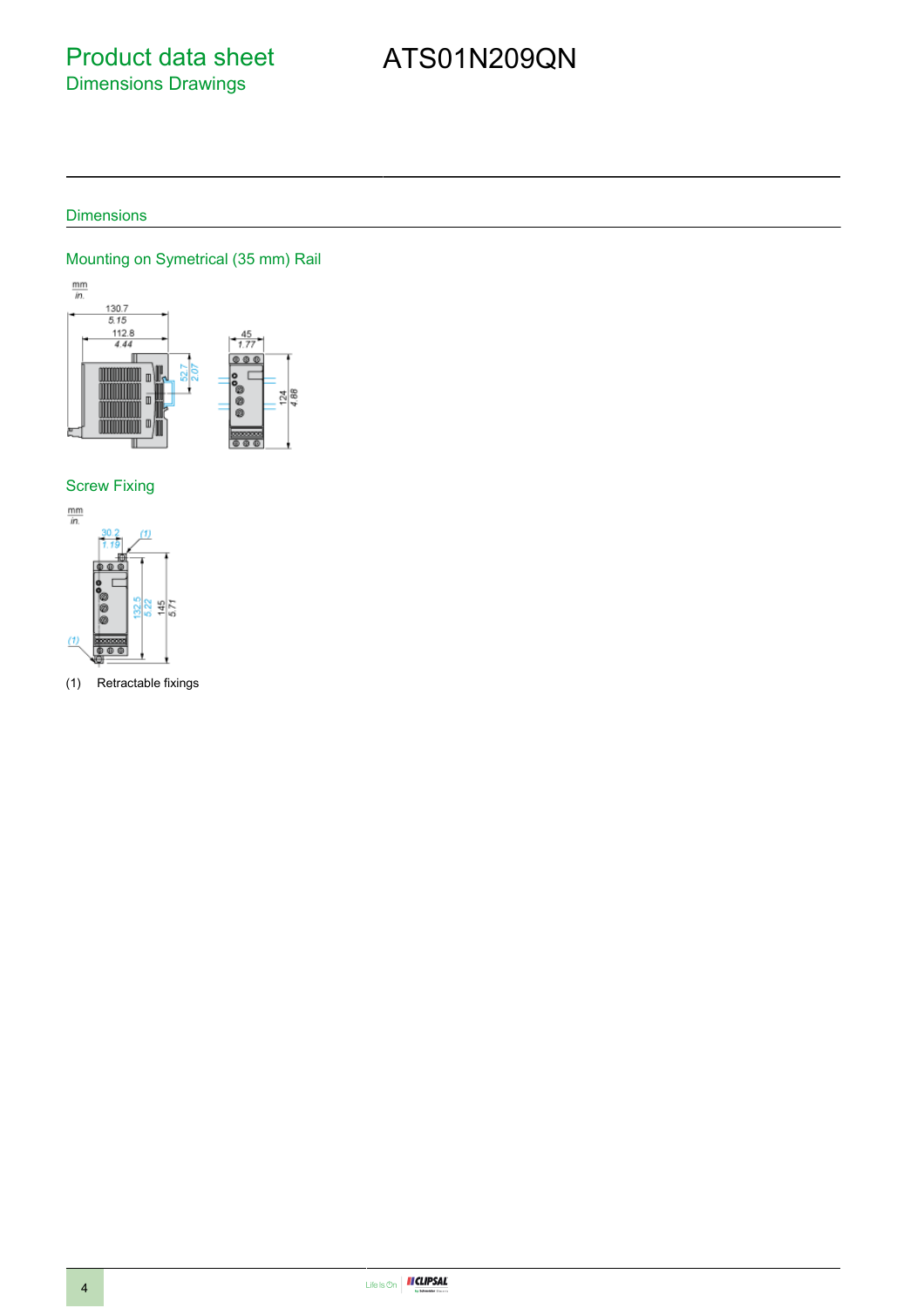## Product data sheet Connections and Schema

# ATS01N209QN

#### Example of Manual Control



- A1 : Soft start/soft stop unit
- (1) For type 2 coordination
- Q1 : Motor circuit-breaker
- F3 : 3 fast-acting fuses